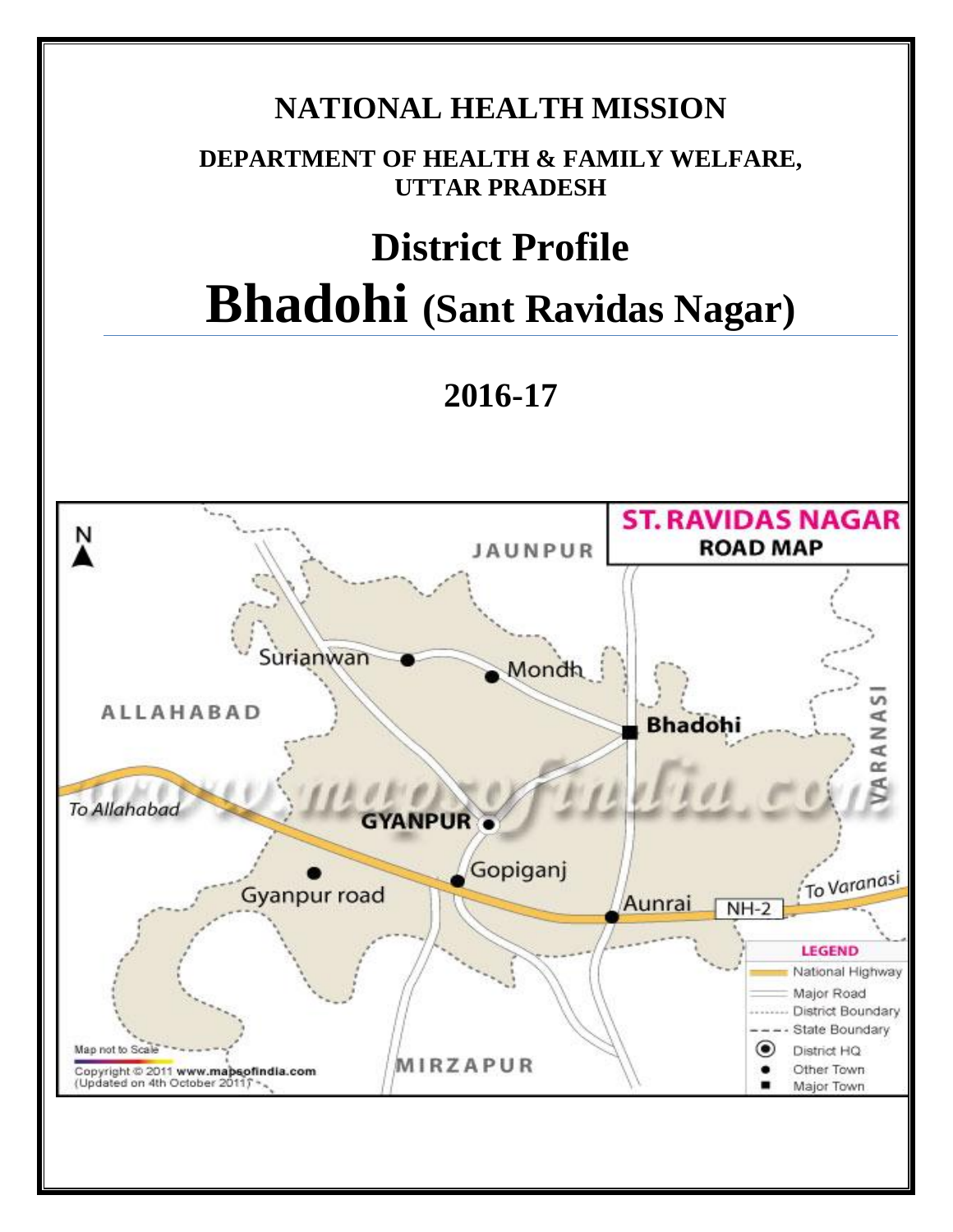|                                           | <b>Name of District</b> | <b>Uttar Pradesh</b> |
|-------------------------------------------|-------------------------|----------------------|
| Rural Population (In lakhs) (Census 2011) | 13.25                   | 1551.11              |
| Number of Districts (RHS 2014)            | 01                      | 75                   |
| Number of Sub District (Tehsil/Taluka     | 03                      | 312                  |
| Number of Villages (RHS 2014)             | 561                     | 106704               |
| Number of District Hospitals (RHS 2014)   | 01                      | 160                  |
| <b>Number of Community Health Centres</b> | 05                      | 773                  |
| Number of Primary Health Centres (RHS     | 16                      | 3497                 |
| Number of Sub Centres (RHS 2014)          | 160                     | 20521                |

## **District Profile:**

# **Demographic Profile**

| <b>Indicator</b>                                   | <b>Name of District</b> | <b>Uttar Pradesh</b> |
|----------------------------------------------------|-------------------------|----------------------|
|                                                    |                         |                      |
| Total Population (In Crore) (Census 2011)          | 0.16                    | 19.96                |
| Decadal Growth (%) (Census 2001)                   |                         | 20.09                |
| Crude Birth Rate (SRS 2014)                        | 26                      | 27.2                 |
| Crude Death Rate (SRS 2014)                        | 7.5                     | 7.7                  |
| Natural Growth Rate (SRS 2014)                     |                         | 19.5                 |
| Sex Ratio (Census 2011)                            | 955                     | 908                  |
| Child Sex Ratio (Census 2011)                      | 902                     | 899                  |
| Schedule Caste population (In Crore) (Census 2001) | 0.04                    | 3.51                 |
| Schedule Tribe population (in crore) (Census 2001) | 0.0002                  | 0.011                |
| Total Literacy Rate (%) (Census 2011)              | 69.24                   | 69.72                |
| Male Literacy Rate (%) (Census 2011)               | 81.57                   | 79.24                |
| Female Literacy Rate (%) (Census 2011)             | 56.00                   | 59.26                |

# **Status of Health Indicators**

| <b>Indicators</b>                | <b>Name of District</b><br><b>Bhadohi</b> | % Decline<br>(MH) | <b>Uttar Pradesh</b>   |                        | % Decline<br>(MH) |
|----------------------------------|-------------------------------------------|-------------------|------------------------|------------------------|-------------------|
| <b>Infant Mortality Rate</b>     | 82                                        |                   | 71<br>$(SRS-2006)$     | 50<br>$(SRS-2014)$     | 29.57%            |
| Neo-Natal Mortality Rate         | 59                                        |                   | 46<br>(SRS 2006)       | 35<br>$(SRS-2014)$     | 23.91%            |
| <b>Maternal Mortality Ratio</b>  | 308                                       |                   | 440<br>$(SRS 2004-06)$ | 285<br>$(SRS 2011-13)$ | 35.22%            |
| <b>Total Fertility Rate</b>      | 2.9                                       |                   | 4.2<br>$(SRS-2006)$    | 3.1<br>(SRS 2014)      | 26.19%            |
| <b>Under-five Mortality Rate</b> | 109                                       |                   | 91<br>(SRS 2008)       | 64<br>(SRS 2013)       | 29.67 %           |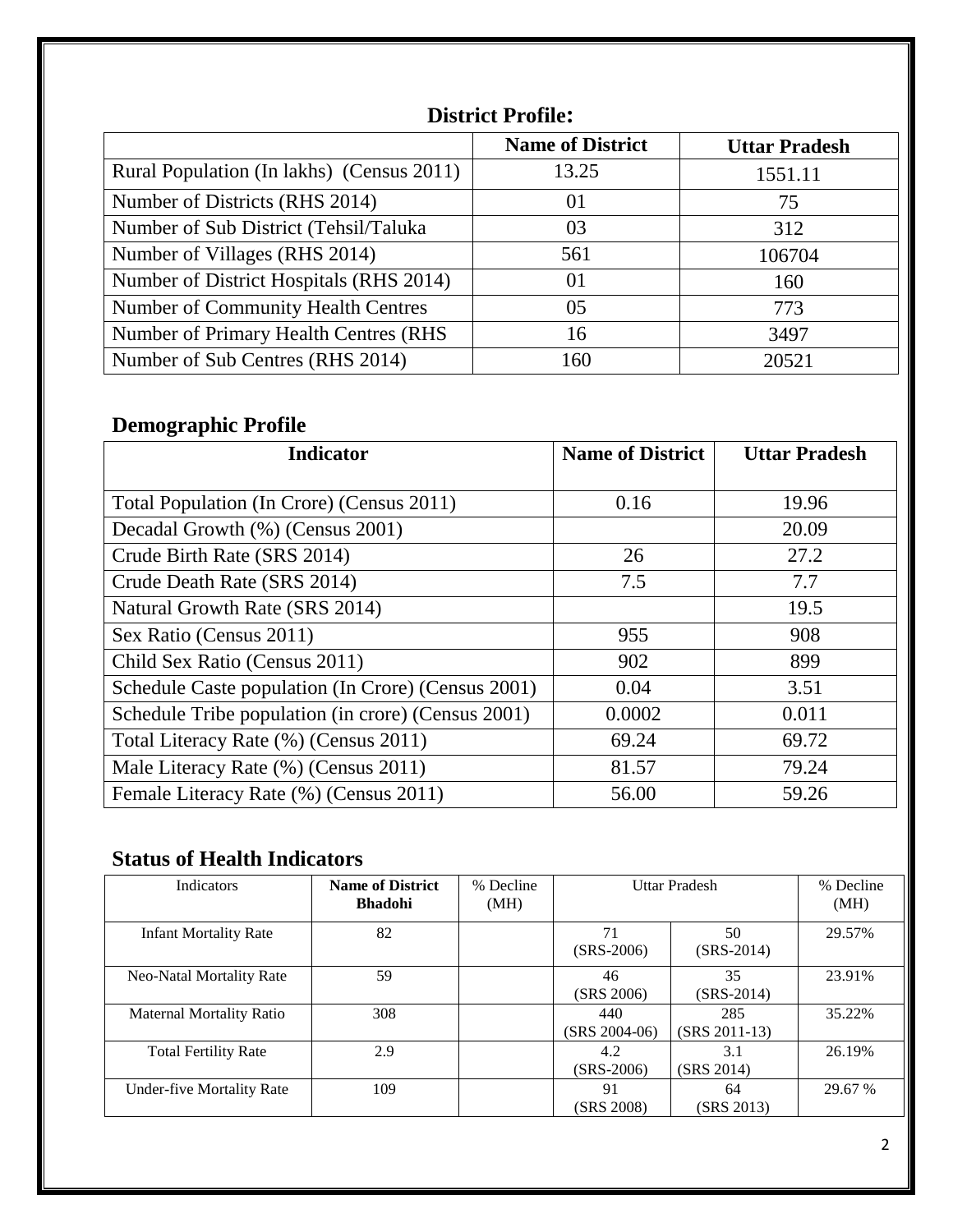### **Progress under Health Systems Strengthening**

| SI.            | т годнез иниет теани бузиль би спдиненид<br><b>Status</b><br><b>Activity</b> |                                                                                                                                   |                                                                                                                                                                                                                                         |  |  |                                                                 |
|----------------|------------------------------------------------------------------------------|-----------------------------------------------------------------------------------------------------------------------------------|-----------------------------------------------------------------------------------------------------------------------------------------------------------------------------------------------------------------------------------------|--|--|-----------------------------------------------------------------|
| N <sub>0</sub> |                                                                              |                                                                                                                                   |                                                                                                                                                                                                                                         |  |  |                                                                 |
| $\mathbf{1}$   | 24x7 PHCs                                                                    | Out of 16, only 0 PHCs are functioning on 24x7 basis.                                                                             |                                                                                                                                                                                                                                         |  |  |                                                                 |
| $\overline{2}$ | Functioning as<br><b>FRUs</b>                                                | level) are working as FRUs                                                                                                        |                                                                                                                                                                                                                                         |  |  | Only 3 Facilities (1 DH, 1 SDH and 1 other level CHC and others |
| 3              | <b>ASHAs Selected</b>                                                        |                                                                                                                                   | 1296 ASHAs have been engaged<br>(1275 have been trained in $1st$ Module, and 1237 ASHAs are trained<br>upto 5 <sup>th</sup> Module and 1122 ASHAs trained in Round-1 & 1112 ASHAs<br>trained in Round-2 of $6^{th}$ & $7^{th}$ Modules) |  |  |                                                                 |
| $\overline{4}$ | Contractual<br>appointments                                                  | (Medical)<br>106)                                                                                                                 | 208 Human Resource (HR) has been approved.<br>Officers (MBBS) - 01, Specialist 01, AYUSH Mos/<br>Physicians 08, SNs 34, ANMs 53, LTs 02, Pharmacists 03, others                                                                         |  |  |                                                                 |
| 5              | Rogi Kalyan<br>Samiti                                                        | 07 facilities (2 DH, 5 CHCs) have been registered with RKS.                                                                       |                                                                                                                                                                                                                                         |  |  |                                                                 |
| 6              | <b>VHSNCs</b>                                                                | Out of 561 villages, 561 villages constituted VHSNCs.                                                                             |                                                                                                                                                                                                                                         |  |  |                                                                 |
| $\overline{7}$ | <b>DLVMCs</b>                                                                | Completion of 01 DLVMC has been reported.                                                                                         |                                                                                                                                                                                                                                         |  |  |                                                                 |
| 8              | <b>VHNDs</b>                                                                 | 17137 VHNDs were held during 2015-16.                                                                                             |                                                                                                                                                                                                                                         |  |  |                                                                 |
| 9              | <b>ERS</b>                                                                   | $20(102-Type)$ & 13 (108-Type) are operational.                                                                                   |                                                                                                                                                                                                                                         |  |  |                                                                 |
| 10             | <b>MMU</b>                                                                   | An approval of 0 Mobile Medical Units (MMU) has been given to the<br>District.                                                    |                                                                                                                                                                                                                                         |  |  |                                                                 |
| 11             | Ambulance                                                                    | An approval of 02 ambulances has been given to the District.                                                                      |                                                                                                                                                                                                                                         |  |  |                                                                 |
|                |                                                                              | New Construction<br>Renovation/Up gradation<br>Facility<br>Sanctioned<br>Completed<br>Sanctioned<br>Completed                     |                                                                                                                                                                                                                                         |  |  |                                                                 |
| 12             | Infrastructure<br>Strengthening                                              | Maternity<br>Wing $(100)$<br>Bed)                                                                                                 |                                                                                                                                                                                                                                         |  |  |                                                                 |
|                |                                                                              | $(50$ Bed)                                                                                                                        | 1                                                                                                                                                                                                                                       |  |  |                                                                 |
|                |                                                                              | $(30$ Bed)<br><b>OPD Block</b>                                                                                                    |                                                                                                                                                                                                                                         |  |  |                                                                 |
|                |                                                                              | Sick New Born Care unit (SNCU)<br>$\overline{0}$<br>New Born Stabilization Unit (NBSU)<br>02<br>New Born Care Corner (NBCC)<br>07 |                                                                                                                                                                                                                                         |  |  |                                                                 |
| 13             | New Born Care<br>Units                                                       |                                                                                                                                   |                                                                                                                                                                                                                                         |  |  |                                                                 |
|                | established                                                                  |                                                                                                                                   |                                                                                                                                                                                                                                         |  |  |                                                                 |
|                |                                                                              | Nutrition Rehabilitation Center (NRC)<br>01                                                                                       |                                                                                                                                                                                                                                         |  |  |                                                                 |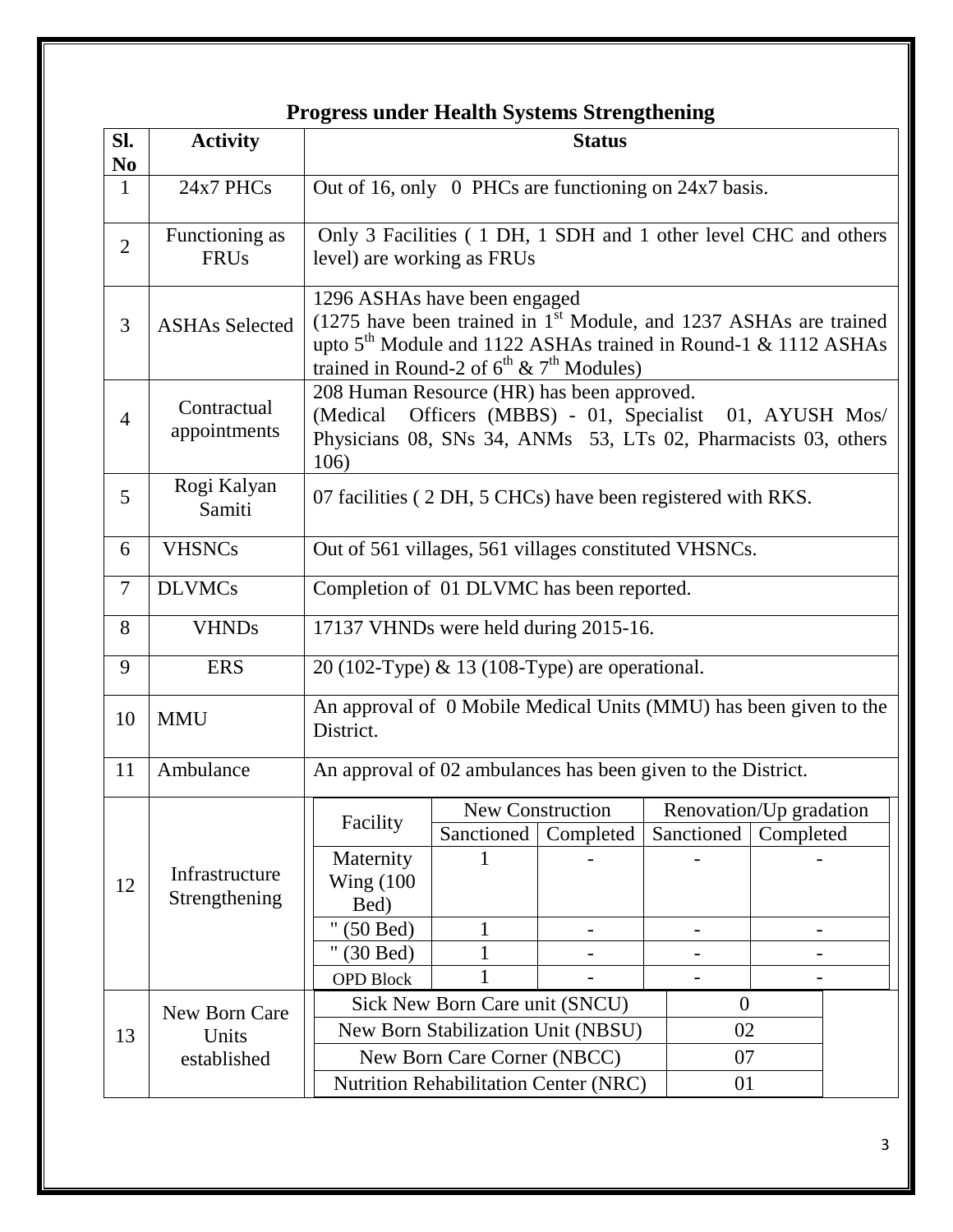| Year                | <b>Institutional Deliveries</b> | <b>JSY</b> beneficiaries |
|---------------------|---------------------------------|--------------------------|
| 2012-13             | 32635                           | 23751                    |
| 2013-14             | 24137                           | 22937                    |
| 2014-15             | 27830                           | 22470                    |
| $2015 - 16$         | 25402                           | 22566                    |
| 2016-17 Till August | 9021                            | 6979                     |
| 2016                |                                 |                          |

# **Physical Progress of Institutional Deliveries and JSY**

### **1. Funds Released under NRHM** (in crores)

| Year         | <b>Allocation</b> (Opening Balance) | Release* | <b>Expenditure</b> |
|--------------|-------------------------------------|----------|--------------------|
| 2012-13      | 0.77                                | 20.23    | 12.47              |
| 2013-14      | 7.39                                | 8.30     | 14.29              |
| 2014-15      | 1.56                                | 21.12    | 14.83              |
| 2015-16      | 7.08                                | 21.09    | 15.77              |
| <b>Total</b> | 16.8                                | 70.74    | 57.36              |

\*Release figures for the F.Y. 2015-16 are updated on 31.03.2016 and provisional.

#### **NUHM**

## **A. Demographic Profile (As per Census 2011):**

|                | Total Population (In lakhs)                                                   | 15.54    |
|----------------|-------------------------------------------------------------------------------|----------|
| 2              | Urban Population (In lakhs)                                                   | 2.29     |
| 3              | Urban Population as percentage of total population                            | 14.73    |
| $\overline{4}$ | Urban slum population (in lakhs)                                              | 0.37     |
| 5              | Slum population as percentage of urban population                             | 1.61     |
| 6              | Number of Metro cities                                                        | $\Omega$ |
| 7              | Number of Million + cities $(> 10$ lakh population)                           | 0        |
| 8              | Number of cities with 1 to 10 lakh population                                 | 0        |
| 9              | Number of towns with less than 1 lakh but more than 50<br>thousand population | 01       |
| 10             | Number of State HQs/District HQs which have population                        |          |
|                | between 50 thousand to 30 thousand                                            | $\theta$ |
| 11             | Total Eligible cities $(6+7+8+9+10)$                                          | 01       |
| 12             | Total cities covered under NUHM till 2015-16                                  | 01       |